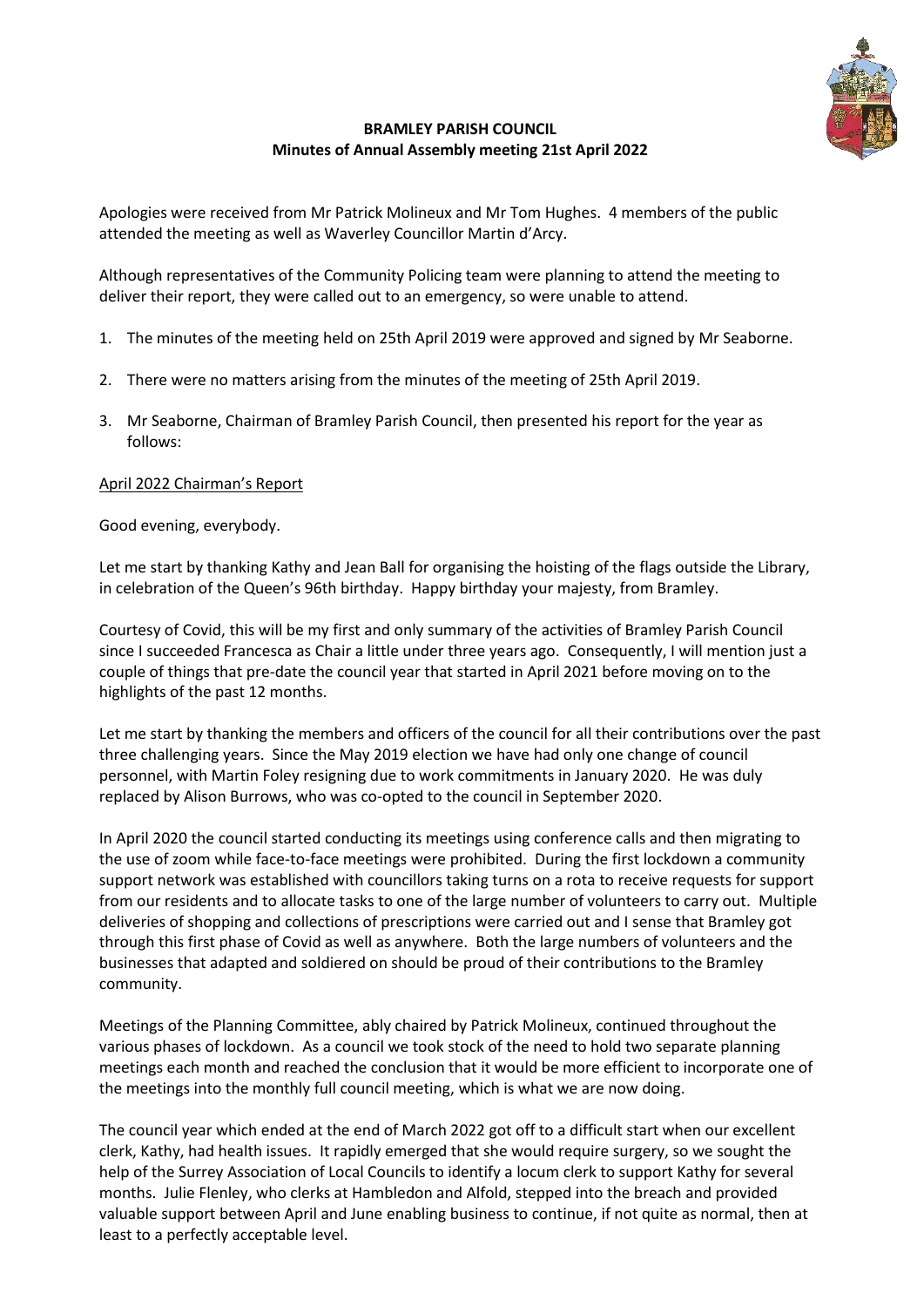

Having already recognised that the clerk's workload had increased over time the decision was made last Spring, to advertise for a part time assistant clerk and we were successful in recruiting Debbie Ersser from a good pool of applicants in May 2021. Debbie immediately got stuck into the operational side of keeping the parish orderly and has also seamlessly taken over the compilation and distribution of our monthly Bramley Update email.

The first major project that Debbie organised was the refurbishment of the level crossing gates and the Bramley Station shelter. Following a thorough procurement exercise contractors carried out the work to a good standard finishing the work in mid-Autumn.

The council has a liability to keep the walls of the closed graveyard at Holy Trinity Church in safe order. There is quite a bit of remedial work required though no immediate safety issues have been identified. The cost of a campaign to fully restore the entire wall would be painfully high so the council has taken the decision to carry out a small amount of work each year, tackling the most urgent work at the time. Part of the internal wall to the garden of remembrance was in danger of collapse and Debbie has organised for this to repaired, the work on which was carried out to a high standard during the Autumn.

To wrap up the summary of our significant grounds works, part of the fencing at the Eastwood Road play area has just been replaced following damage during Storm Eunice and is now looking a lot smarter and sturdier.

I'm hoping that everybody is appreciating the work carried out by our new Grounds contractor, Grasstex. Our previous contractor was generally effective when we could mobilise him but on occasions responses were not at the pace we would have liked so the decision was made to seek quotations from other proven contractors. After a careful selection process Grasstex was brought onboard at the start of November. So far both the quality of their work and their speed of response has fully supported our decision.

The highlight of the Autumn was the referendum held on November 18th to seek approval for the Bramley Neighbourhood Plan. The work on the plan started in 2017 and a team lead by Bob Stern, including members of the council and Bramley Village Society, ably supported by our Clerk, completed the plan in early 2021. It was externally examined during the Summer and some relatively minor, and fully justified modifications were suggested. These were accepted in full by the Council, enabling the referendum to be held. The 20% turnout was disappointingly low though not out of line with that for other neighbourhood plan referenda in Waverley but the 90% vote in support of the plan was unambiguous. The plan was formerly made by Waverley's Head of Planning on January 13th this year, and is now being actively used to support the council's comments on each application that it reviews.

I'd like to thank all the members of the team that contributed to the preparation of the plan, but the team leader, Bob Stern deserves particular recognition for his tenacity and the depth of understanding that he developed in order to get the plan over the finishing line. The whole process is far more complicated than it ought to be, and Waverley is under-resourced to support parish councils adequately, so it is to Bob's credit that Bramley is one of the first Waverley parishes to have a plan adopted. I'm confident that Bramley will benefit from having the plan in place over the next ten years for which it is valid.

On the planning front, residents have had to suffer a sub-optimum performance from Waverley's planning team courtesy of the combination of the painful implementation of a new software system and challenges in retaining senior staff, coupled with a large increase in applications for house alterations in response to the need for homeworking space. There remains a long backlog of cases. The only consolation for Bramley residents is that the Parish Council reviews all applications in the parish in good time and submits its views, which the Waverley officers usually take notice of.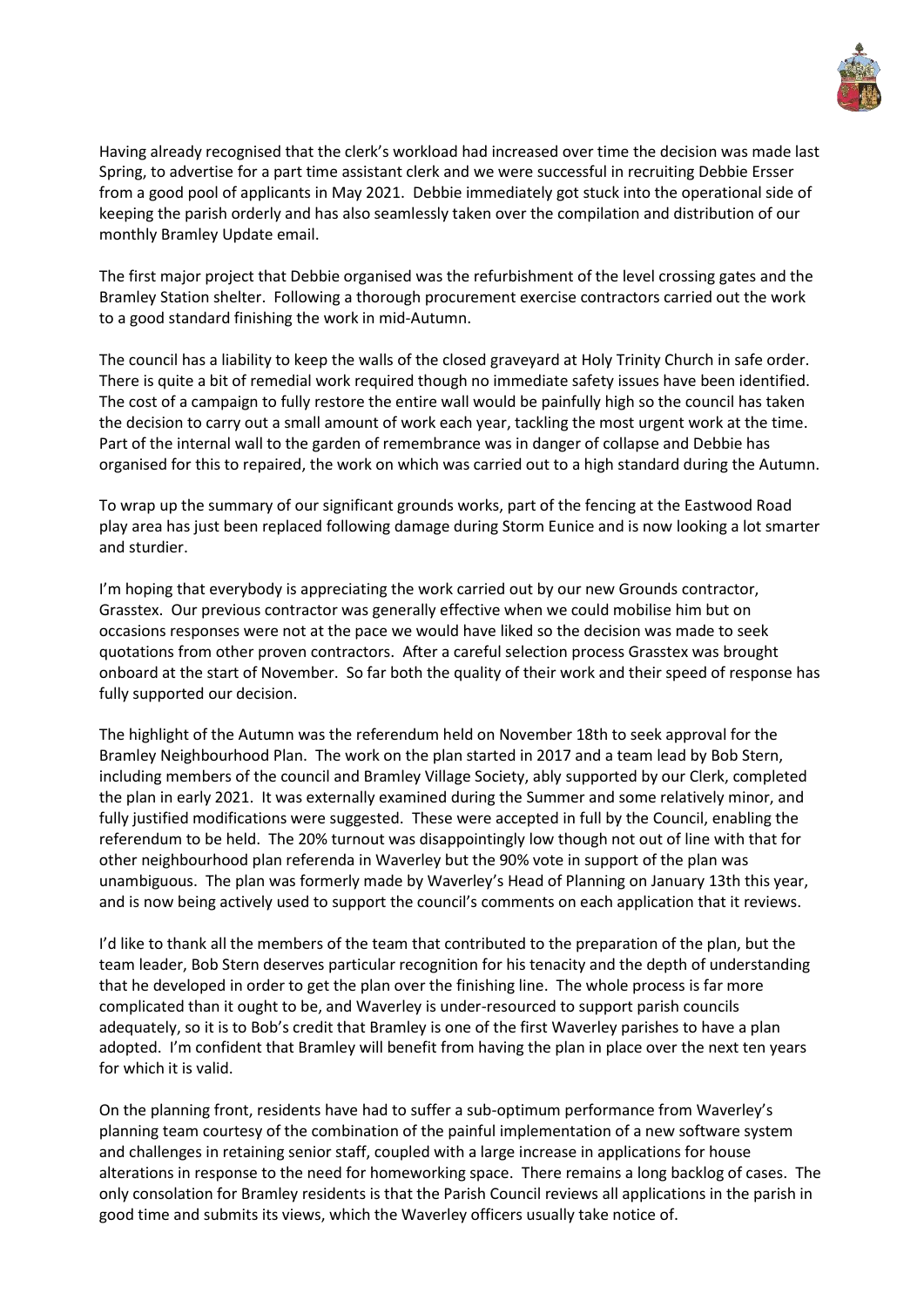

Moving on to the council's finances, although Kathy Is not back to feeling 100% we have continued to pay our bills in a timely manner throughout the year and the most recent audit of the books demonstrated what a good job Kathy does of managing the accounts.

The big challenge over the last couple of years has been separating out the accounting for the village hall, which an auditor had identified should be managed separately by a management committee appointed by the council which acts as trustee for the hall. This separation is now complete and big thanks have to go to Kathy and Tony Coleman who chairs the management committee for undertaking the task in a professional way.

For many years lettings income from the village hall has ensured a healthy cash surplus which has supplemented the annual precept and allowed the parish council to undertake a variety of projects and provide grants to deserving bodies. While the village hall management committee can fund deserving village bodies and activities this option is no longer channelled through the parish council, which has been left with fragile finances. Bramley has one of the lowest precepts in Waverley even after two well above inflation increases to the precept over the last four years, but this does mean that we will have to continue to keep a tight rein on spending particularly with levels of inflation far higher than we have experienced in recent memory.

The members of the council are also trustees of Smiths Charity, which has continued to fulfil its role of providing monetary support to financially stressed members of the parish. Fortunately, an anticipated wave of deprivation due to the impacts of covid has failed to materialise, but the trustees will be looking carefully at the impacts of inflation and allocating the available funds to deserving cases as we go forward.

I'd like to thank Tom Hughes for the diligence with which he has taken over the role of Resilience supremo for the parish, from Tony Coleman who also did a thorough and committed job. The parish got off relatively lightly in Storm Eunice but several residents have experienced problems with sewerage over the year. Tom has pursued Thames Water tenaciously, resulting in some action.

Waverley is currently in the throws of an exercise to allow parish and town councils to adjust their Governance arrangements where they see fit. This could include changing the number of councillors, but we have decided against that. We have, however, looked carefully at certain smaller communities on the southern and eastern boundaries of the parish and asked if they would be better served, in three cases by transferring them to adjacent parishes and in one case by joining Bramley from an adjacent parish. A submission has been made to Waverley suggesting that the adjacent parishes and affected residents be consulted and evaluation criteria will be discussed at next week's council meeting, followed by a further period of consultation starting in early May and lasting five weeks. So, it is possible that the parish boundaries will look a little different by this time next year.

Before finishing I must thank both Martin D'Arcy, my fellow Waverley Borough Councillor, and Kevin Deanus our Surrey County Councillor, for their regular attendance at our monthly meetings and for following up on the actions we give to them. Local government is most effective when there are good linkages between parish, borough and county and I think we can say Bramley is benefitting from the linkage our borough and county councillors provide.

I'm going to wrap up by reminding everybody that there will be elections for this council in May 2023. It is my understanding that several current councillors will be standing down but even if they weren't it is good for democracy when new faces are introduced through the ballot box from time to time. With this in mind, I think it is probably not too early to start encouraging members of our community to put their names forward as candidates so that we can have a lively contested election next year.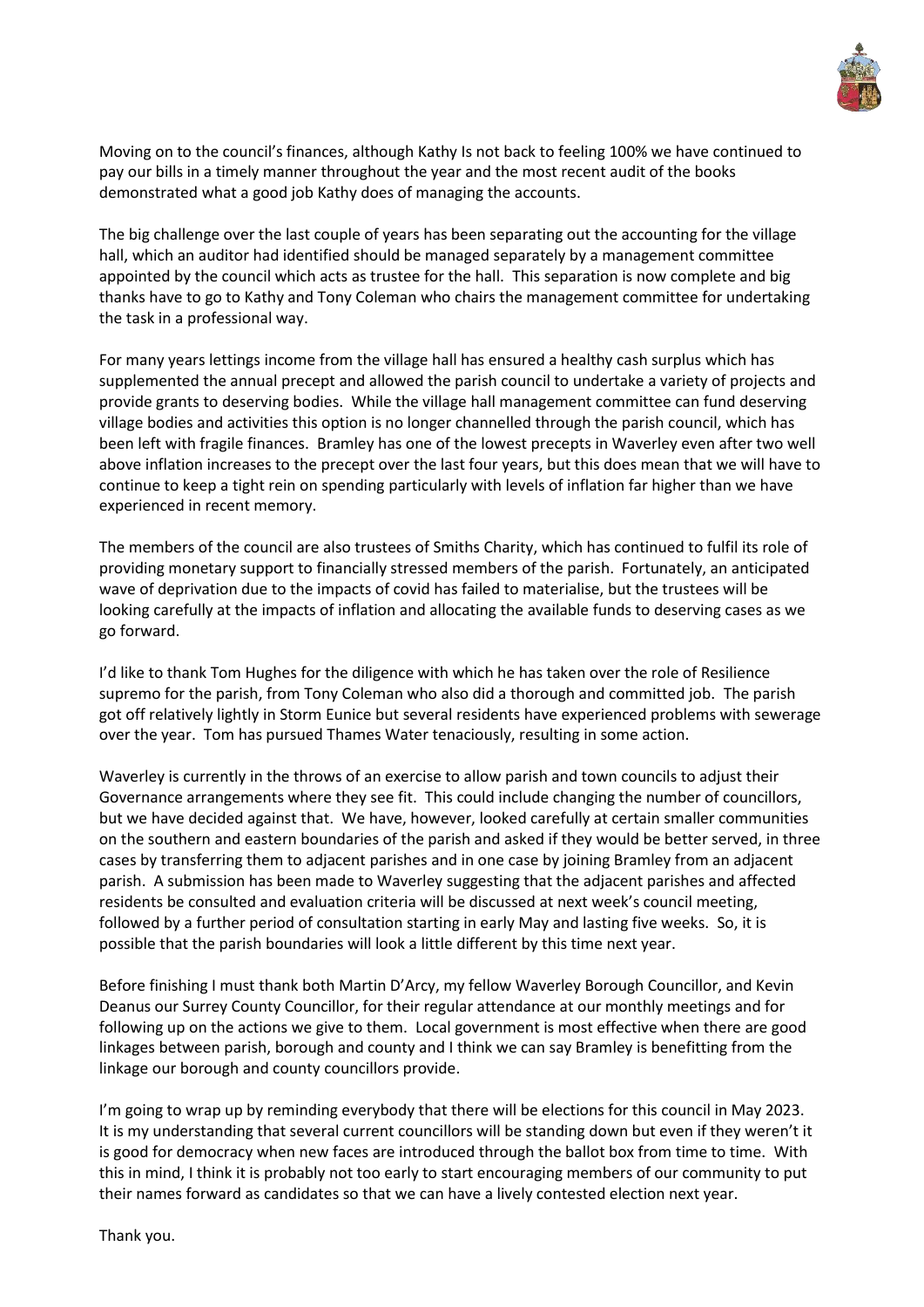

- 4. The Clerk then updated the meeting on Bramley Parish Council financial matters.
- a. The balance of BPC audited accounts at 31st March 2021 stood at £81,761 which included reserves of £47,500. In the previous financial year, the internal auditor identified that the accounts and management of the Bramley Village Hall charity should be separated from those of the Parish Council. Whilst some work was done on this during the 2020/21 financial year, full separation of the accounts could not be completed due to difficulties caused by the Covid-19 pandemic. The internal auditor reported that the Council did not meet the control objective for Trust Funds. All other control objectives were met and approved. The external audit accepted the Council's explanation for non-compliance in respect of Trust Funds and fully approved the Annual Governance and Accounting Return for 2020/21.
- b. The early indication for BPC accounts to 31st March 2022 is that there is a cash balance of £65,751, which includes reserves of £47,500. The cash balance includes earmarked reserves of £6,529 received in a CIL payment and £826 received from the Surrey County Council Member's Allocation for purchase and installation of a grit bin on Chestnut Way during 2022/23.

## **Receipts:**

The Parish Council received a Precept of £59,846 and a Compensatory Grant to help fund the maintenance of recreational facilities of £1,080. Due to the government's withdrawal of Waverley's grant funding in recent years and the significant budget shortfall facing the Borough Council, they made the decision to phase out Compensatory Grants over a number of years. Bramley Parish Council will receive no further grant of this type from the 2022/23 financial year onwards.

All income received for hiring the Village Hall and rental of barns and sheds at the Village Hall is now paid into a Bramley Village Hall charity bank account and is completely separate from the Parish Council accounts. The loss of this income for the Parish Council will present financial challenges to the Council in future, although the Village Hall Charity management committee has agreed to fund community projects from income it receives, once reserves have been built up to recover from the loss of income due to the Covid pandemic.

Due to the pandemic, no income was received from hire of the meeting room at the Library, nor for sales of Library branded bags, refreshments, printing and photocopying services.

## **Payments:**

The Parish Council spent just over £4,000 to refurbish the station shelter on the Downs Link during 2021/22. Other significant expenditure included £2,335 for the work of a Locum Clerk who was contracted whilst the Clerk was on extended sick leave early in the financial year and £900 in the purchase of a laptop for use by the Assistant Clerk who was employed in June 2021 and the purchase of a replacement printer in the Clerk's office. A grant of £6,750 was awarded to the Bramley Village Hall charity to cover loss of income caused by the Covid pandemic.

As Mr Seaborne mentioned, the Parish Council awarded a contract to carry out grounds work in the parish to Grasstex, which commenced in November 2021. A complete schedule to cover all works has been agreed and will cost £11,860 pa, fixed for 3 years.

In 2021/22, the Parish Council invested £47,500 of its reserves in a 1-year fixed term deposit account with United Trust Bank. We received interest of £475 from this investment. The £47,500 balance was reinvested in a further 1-year deposit account for the coming year.

The Clerk asked those present to note these figures were still subject to both internal and external audit. All accounts are available to view at the Parish Council offices, by appointment.